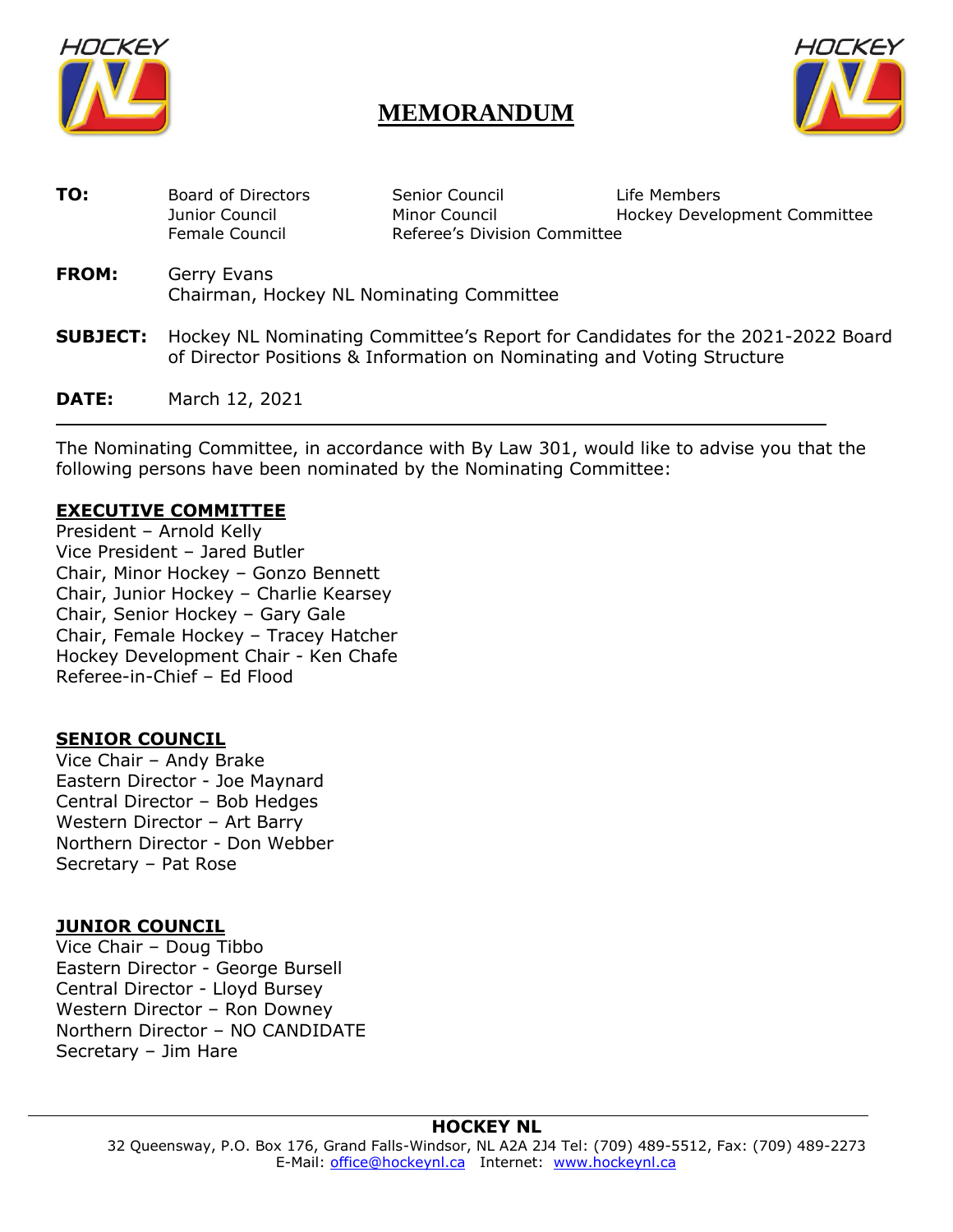#### **MINOR COUNCIL**

Vice Chair – Robert Bouzane Eastern Director – NO CANDIDATE Tri Pen Director – Wendy Penney Central Director – Dean Ralph Western Director – Morgan Anderson Northern Director – Shawn Brown Secretary – Lynette Hiscock

### **FEMALE COUNCIL**

Vice Chair – Denise Fagan Eastern/Junior Director – Maria Penney Central Director – NO CANDIDATE Western Director – Bonnie Knott Northern Director – Tina Martin Tri Pen Director – Heather Kelly

Additional nominations may be made no later than 60 days before the Annual General Meeting (by April 12, 2021). See attached By Law 301 on who can nominate and who can be nominated. All candidates officially nominated or wish to be nominated for a position on the Board of Directors must attend the H.N.L. AGM where elections will take place. A candidate unable to attend the AGM due to hospitalisation or death in the immediate family, the Executive Committee will make an exception and allow a letter of interest to have their name placed on the ballot.

All such nominations must be sent to the undersigned by **REGISTERED MAIL** no later than **April 12, 2021.**

Yours in Hockey,

Gerry Evans Hockey NL, Nominating Committee Chairman 75 Michener Avenue Mt. Pearl, NL A1N 4B7

GE/th Attachment

Cc: HNL Nominating Committee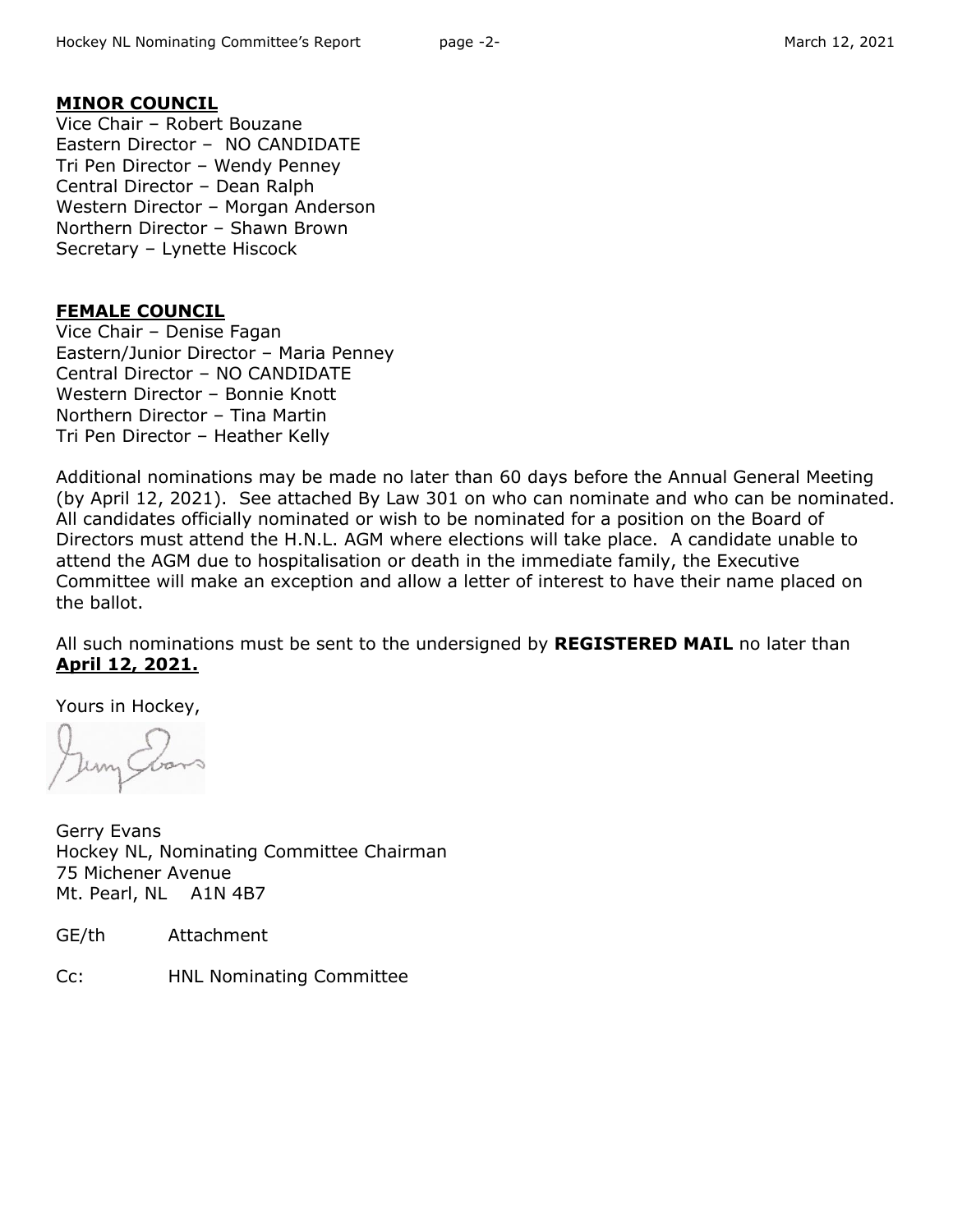# **BY-LAW THREE**

## **301. Elections**

(a) A Nominating Committee must be formed by September 30, chaired by the Past President, with one representative from each of the Minor, Junior, Female and Senior Councils. In the absence of the Past President, or if for some reason the Past President declines this position, the Chair of the Nominating Committee shall be appointed by the President. This committee will be responsible for nominations for the various positions of office within the Association. Their report will be circulated 90 days prior to the annual meeting. This will give those who are eligible to make nominations the next 30 days to make further nominations. All such nominations must be sent to the Nominating Committee Chair by registered mail dated at least 60 days prior to the annual meeting and no nominations will be permitted after that period either in writing, or from the floor at the annual meeting. There is an exception to allow nominations from the floor when there is no nomination received.

(b) At the first general session of the annual meeting, the Chair of the Nominating Committee shall present the report of the Nominating Committee, which shall name one nominee for each position on the Board of Directors. The Chair of the Nominating Committee shall also present to the meeting any additional nominations forwarded to them following the circulation of the Committee's report as specified in By-Law 301(a).

(c) Nominations for the position of President shall be from among the present incumbent officers, past officers, present or past members of the council executives responsible for the different divisions of hockey. Nominations for the position of Referee-in-Chief shall be from among the present and past members of the Referee Division Committee or present and past registered officials. Nominations for the position of Hockey Development Chair shall be from among the present and past members of the Hockey Development Committee or present or past members of Associations, leagues or teams. Nominations for the remaining Executive Committee of Hockey NL positions shall be from among the members of Hockey NL Board, Associations, Leagues or teams, past or present. Nominations for the Senior, Junior and Minor Council and Female Council Executive Committee positions shall be from present or past members of Associations, leagues and/or teams.

(d) Nominations may be made only by those entitled to vote at the Plenary Sessions as specified in By-Law 800(a) or only by those entitled to vote at Council meetings as specified in By-Law 801 other than those made by the Nominating Committee. Any such nomination must be accompanied by written authorization from the nominee. In the event no nominations are forthcoming, the Executive Committee of Hockey NL may appoint.

(e)The Divisional Chairs and Council Executive Committee members shall be elected at their own annual divisional meetings by accredited delegates to their respective divisional meetings as described in By-Law 801. They shall take office immediately following their election and they shall be eligible to vote at any general session of the annual meeting, which follows their election. Each Area Director will be elected by only accredited delegates representing the elected area. All incumbents will be entitled to vote. The Divisional Chairs shall be elected in odd numbered years for a term of two (2) years.

(f)The election of the President, the Vice-President, Hockey Development Chair, and the Referee-in-Chief will take place at the closing general session of the annual meeting in odd numbered years and they will take office immediately after the session in which they are elected for a term of two (2) years.

(g) No individual may serve more than three (3) consecutive two (2) year terms as President of the association. In the event no other candidate is nominated, the current president may let their name stand for one additional term.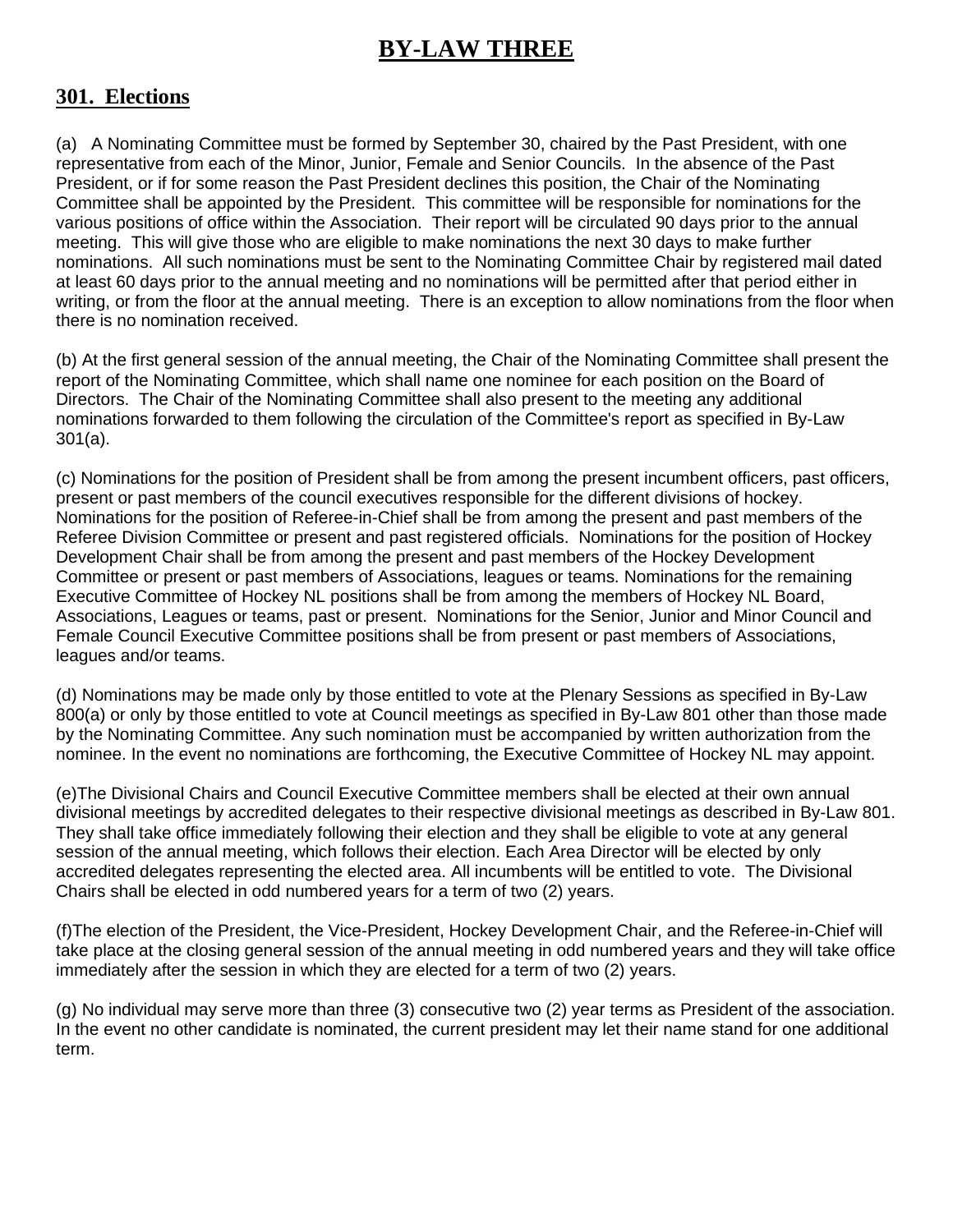# **BY-LAW EIGHT**

## **VOTING**

## **800.**

(a) At any general meeting of the Association at the election of the President, Vice-President, Hockey Development Chair and Referee-in-Chief each member of the Board of Directors shall have one vote. The Board consists of members of the Executive Committee of Hockey NL, and members of the Senior, Junior, Female and Minor Hockey Councils to a maximum of six votes for each Council.

(b) At all plenary sessions those entitled to vote at the various Council meetings held by the different divisions of hockey shall be entitled to debate and discuss the various subjects which shall arise. However, motions can be made or seconded and the questions can be voted on only by those described as eligible to vote in By-Law 301(d) and By-Law 800 (a).

(c) At all Executive Committee of Hockey NL and Board of Directors of Hockey NL meetings, each Officer of this Association, except as elsewhere provided, shall be entitled to one (1) vote.

(d) Following voting in accordance with clause (c) above, in the event of a tie, the President shall cast the deciding vote.

(e) At the Resolutions Meeting during the annual meeting, the Board of Directors will review all resolutions or amendments to the Constitution. Any Article, By-Law or Regulation pertaining specifically to a particular division of hockey shall be given to that Council's Chair for discussion and ultimate decision by the respective Councils, providing that such changes are not in conflict or interfere with any other division of hockey within the branch as determined by the Board of Directors. Then at the Plenary Session of the annual meeting, the divisional Chair, in giving their report, will present the resolution or amendment to the Board of Directors along with the decision of the Council for Board adoption. Such adoption will be officially recorded in the minutes of the Plenary Session of the annual meeting.

## **801.**

(a) At all meetings of the Senior Hockey division each league in good standing for the preceding hockey season shall have one vote and each team in good standing for the preceding hockey season shall have one vote. The voting delegates must be members in good standing with their team or league. The Council Chair and each Council Executive member shall also be entitled to one vote.

(b) At all meetings of the Junior Hockey division each league in good standing for the preceding hockey season shall have two votes and each team in good standing for the preceding hockey season shall have one vote. The voting delegates must be members in good standing with their team or league.The Council Chair and each Council Executive member shall also be entitled to one vote.

(c) At all meetings of the Minor Hockey division each Association in good standing for the preceding hockey season shall be entitled to one vote per delegate in attendance up to a maximum of two votes per Minor Hockey Association. The voting delegates must be members in good standing with their home Association. The Council Chair and each Council Executive member shall also be entitled to one vote.

(d) At all meetings of the Female Council, each Association in good standing with their home Association for the preceding season shall be entitled to one (1) vote by their Female representative. To be eligible to vote at the Female Council meetings, delegates must be registered with Hockey NL as a female voting delegate by their home Association. Members of the Female Executive Committee are entitled to one (1) vote only. If the members of the Female Executive Committee are the female representative for their respective Association, they are not entitled to more than one (1) vote.

(e) There shall be no proxy votes and a delegate may represent one member only.